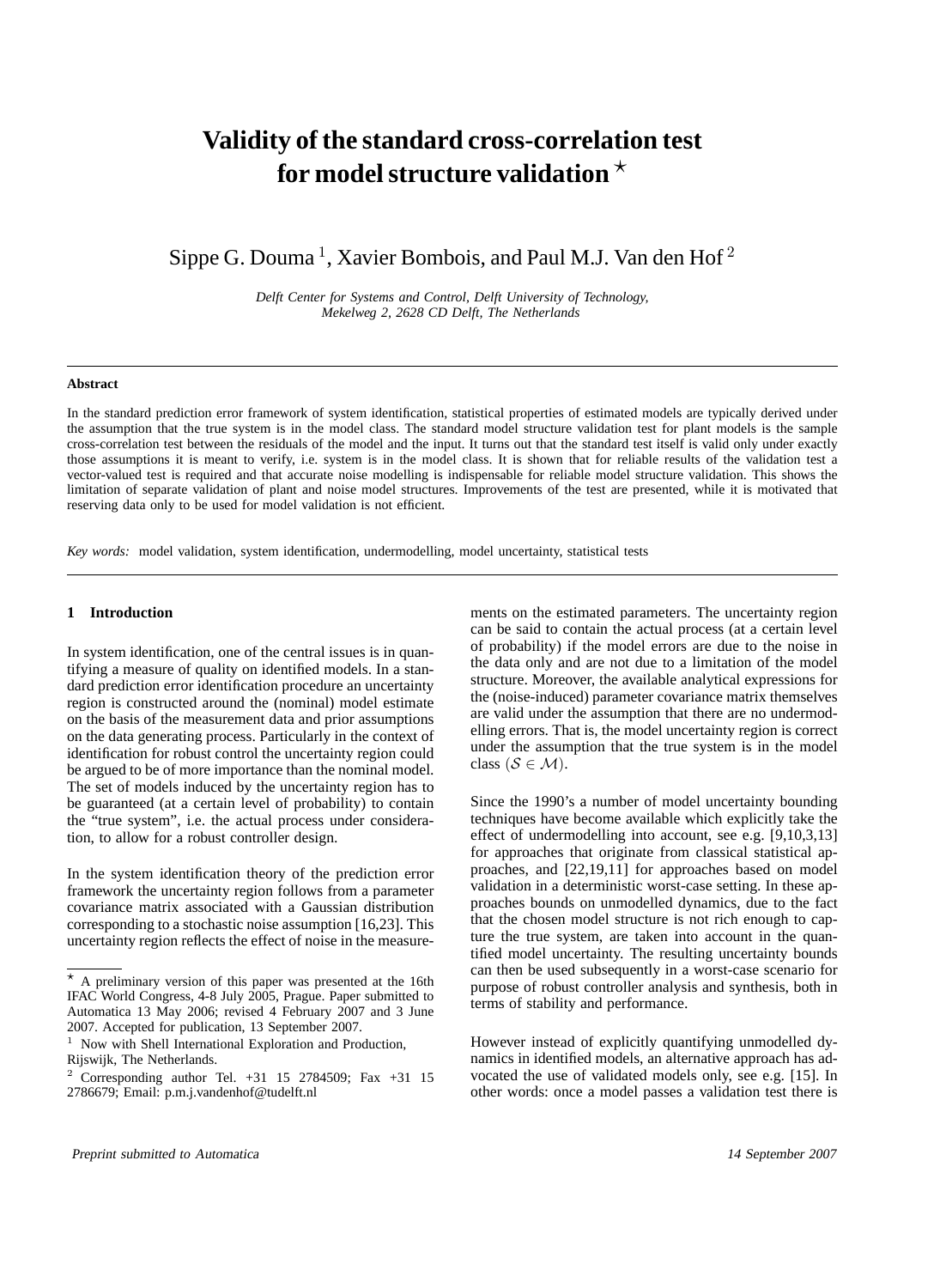no evidence of unmodelled dynamics in the data; the effect of undermodelling can then be neglected since it is indistinguishable from the effects of measurement noise. A practical identification procedure then contains a model structure validation test. The model structure is sequentially enlarged until the resulting model estimate passes the validation test. A best-case scenario is then assumed ("if there is no proof of undermodelling we assume that it is not there") and a model uncertainty region is constructed based on the noise induced errors only, i.e. it is presumed that  $S \in \mathcal{M}$ .

Some critical issues can be raised with respect to this bestcase scenario. Even if the effect of undermodelling is indistinguishable from the effects of noise, it may not be negligible. For example, in [18] a bound is derived for an aggregated undermodelling error in models which pass a validation test. Additionally, data-based model validation will always remain dependent on the excitation properties of the input signal used during identification. Nevertheless, the bestcase scenario is widely used, and it is obvious that there is a clear need for well-motivated tools that detect whether for given measurement data the appropriate model structure has been chosen.

In this paper a critical evaluation will be performed of the standard model validation test that is current practice in validating an identified plant model  $\hat{G}$ . In practice, the crosscorrelation test as implemented in the System Identification toolbox of Matlab [17] on the sample cross-correlation between the residuals of the model and the input is used extensively and nearly exclusively. It will appear that although the test works well in many situations, it actually is valid only under exactly the assumption it intends to verify, namely that the system is in the model class.

An improved version of the test is proposed following an asymptotic analysis that is slightly different from the classical situation, implying that less severe (asymptotic) convergence conditions are required for its validity. It is shown that reliable model structure validation of plant models essentially requires accurate noise modelling as well as a vectorvalued rather than a pointwise test. The former result puts severe limitations on the possibilities of separately validating of plant and noise models. Simulation examples are included to illustrate the results. The current paper is a revised and extended version of [5].

## **2 Notation and Problem Setting**

We will consider prediction error models parametrized by a parameter vector  $\theta$ , corresponding to a plant model  $G(q, \theta)$ and a noise model  $H(q, \theta)$ , with q the standard shift operator. In a standard prediction error framework [16,23] a model is<br>identified from measurement data  $Z^N := \{y, u\}_N$  of data<br>length N according to length N according to

$$
\hat{\theta}_N = \arg\min_{\theta} V_N(\theta, Z^N) = \arg\min_{\theta} \frac{1}{N} \sum_{t=1}^N \varepsilon^2(t, \theta), (1)
$$

where the so-called residuals  $\varepsilon(t, \theta)$  are constructed as

$$
\varepsilon(t,\theta) = H^{-1}(q,\theta) \left( y(t) - G(q,\theta) u(t) \right), \qquad (2)
$$

and with  $y, u$  respectively the output and input signal of the plant.

The (asymptotic) limiting parameter estimate  $\theta^*$  [16] is defined according to

$$
\theta^* = \arg\min_{\theta} \lim_{N \to \infty} \mathbb{E}\left[V_N\left(\theta, Z^N\right)\right],
$$

with  $\mathbb{E}[\cdot]$  the expectation operator.

The measurement data is assumed to be generated according to <sup>3</sup>

$$
y(t) = G_0(q)u(t) + v(t)
$$
 (3)

where  $G_0(q)$  a linear time-invariant dynamical system,  $u(t)$  is a measured input sequence, and  $v(t)$  denotes an additional is a measured input sequence, and  $v(t)$  denotes an additional unknown contribution to  $y(t)$ . It is assumed that  $v(t)$  =  $H_0(q)e(t)$  with  $H_0$  a linear time-invariant monic stable filter, and e a stationary stochastic zero-mean white noise process. Moreover  $v$  is considered to be uncorrelated with the input signal  $u$ . Furthermore, we denote by  $\mathcal M$  the set of models  $\{G(q, \theta), H(q, \theta)\}\$ <sub>θ∈Θ</sub> and by G the set of plant models  ${G(q, \theta)}_{\theta \in \Theta}$  with  $\Theta$  representing the particular range of parameters determining the model sets, typically  $\Theta \subset \mathbb{R}^d$ . Throughout this paper the input signal is considered to be a known -deterministic- signal, that may have been generated as one particular realization of a stochastic process. This implies that the expectation operator  $E$  refers to the random process v only.

For purpose of analysis, the residual signal  $\varepsilon(t, \hat{\theta}_N)$  related to the estimated parameter  $\hat{\theta}_N$  (1) is decomposed as:

$$
\varepsilon(t, \hat{\theta}_N) = \beta_b(t, \hat{\theta}_N, G_0, \theta^*) + \beta_v(t, \hat{\theta}_N, \theta^*) + \varepsilon_v(t, \hat{\theta}_N)
$$
\n(4)

with

$$
\beta_b(t, \theta_N, G_0, \theta^*) =
$$
  
\n
$$
H^{-1}(q, \hat{\theta}_N)[G_0(q)u(t) - G(q, \theta^*)u(t)]
$$
\n(5)  
\n
$$
\beta_v(t, \hat{\theta}_N, \theta^*) =
$$

$$
H^{-1}(q, \hat{\theta}_N)[G(q, \theta^*)u(t) - G(q, \hat{\theta}_N)u(t)] \quad (6)
$$

$$
\varepsilon_v(t, \hat{\theta}_N) = H^{-1}(q, \hat{\theta}_N)v(t) \tag{7}
$$

such that

i.  $\beta_b(t, \hat{\theta}_N, G_0, \theta^*)$  corresponds to that part of the residual signal that is induced by the asymptotic bias of the estimated model  $G(q, \theta^*)$ .

<sup>&</sup>lt;sup>3</sup> The effect of possible non-zero initial conditions is not incorporated here since it does not contribute essentially to the discussion at hand.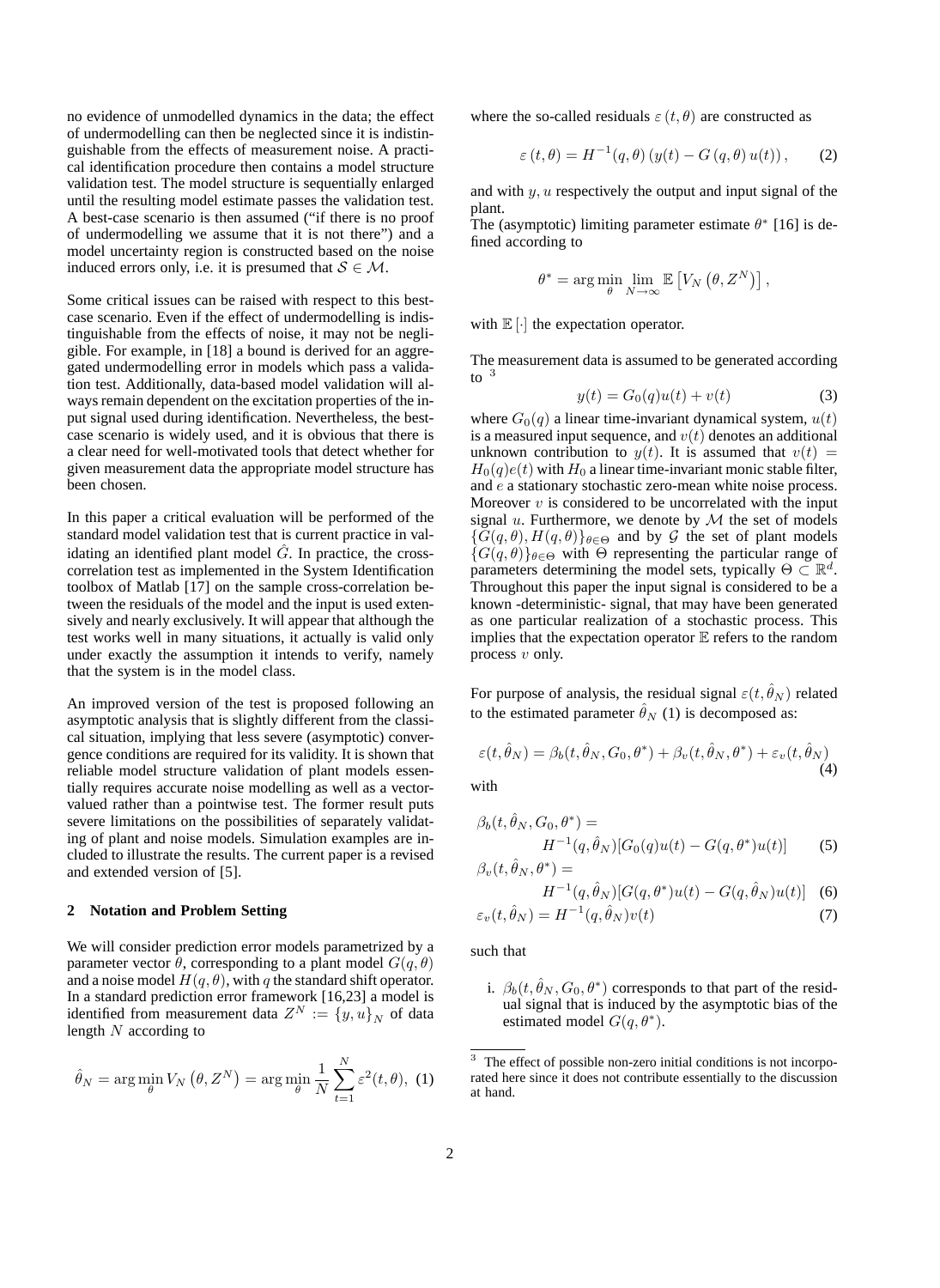- ii.  $\beta_v(t, \theta_N, \theta^*)$  is the component in  $\varepsilon(t, \theta_N)$  that is induced by the variance error in the parameter estimate  $G(q, \hat{\theta}_N)$  with respect to  $G(q, \theta^*)$ .
- iii.  $\varepsilon_v(t, \hat{\theta}_N)$  corresponds to the effect of measurement noise  $v(t)$ , and additionally represents modelling errors in the estimated noise model  $H(q, \theta_N)$ .

Assume that the measurements  $\{y, u\}_N$  are generated according to expression (3). For a given estimated model  $G(q, \hat{\theta}_N)$  the residual signal  $\varepsilon(t, \hat{\theta}_N)$  is then given by expression (4). In this setting, the model structure validation problem is formulated as the problem of evaluating the hypothesis

$$
\Upsilon_0 : \beta_b(t,\theta_N,G_0,\theta^*) = 0.
$$

 $\Upsilon_0 : \beta_b(t, \theta_N, G_0, \theta^*) = 0.$ <br>Under persistence of excitation conditions on the input signal, this hypothesis is equivalent to the hypothesis that  $\theta^*$ satisfies  $G(q, \theta^*) = G_0(q)$ , also referred to as  $\theta^* = \theta_0$ .

The hypothesis test is also directly related to the question whether the chosen model structure is rich enough to contain the true system. In this respect a distinction has to be made between different model structures. For model structures with independent parametrizations of  $G(q, \theta)$  and  $H(q, \theta)$ (e.g. Output error and Box Jenkins model structures) hypothesis  $\Upsilon_0$  becomes equivalent to  $G_0 \in \mathcal{G}$ . For dependently parametrized structures (e.g. ARX and ARMAX),  $\Upsilon_0$ is equivalent to  $(G_0, H_0) \in \mathcal{M}$ , since for these latter structures it is impossible to have  $G(q, \theta^*) = G_0(q)$  without having  $H(q, \theta^*) = H_0(q)$ .

When  $\Upsilon_0$  holds the residual signal  $\varepsilon(t, \hat{\theta}_N)$  in (4) reduces to

$$
\varepsilon(t, \hat{\theta}_N) = \beta_v(t, \hat{\theta}_N, \theta_0) + \varepsilon_v(t, \hat{\theta}_N) =: \xi_v(t, \hat{\theta}_N), \quad (8)
$$

in the sequel to be referred to as  $\xi_v(t, \hat{\theta}_N)$ .

In the next section we will introduce and analyze a test statistic for this hypothesis test on the basis of the sample cross-correlation function

$$
\hat{R}_{\varepsilon u}(\tau) := \frac{1}{N} \sum_{t=1}^{N} \varepsilon(t, \hat{\theta}_N) u(t - \tau), \tag{9}
$$

for  $\tau = 0, \dots n_{\tau} - 1$  and  $n_{\tau}$  a user's choice.

For ease of notation we will denote the vectors

$$
\hat{\mathbf{R}}_{\varepsilon u} := [\hat{R}_{\varepsilon u}(0) \cdots \hat{R}_{\varepsilon u}(n_{\tau} - 1)]^T
$$
  

$$
\hat{\mathbf{R}}_{\xi_v u} := [\hat{R}_{\xi_v u}(0) \cdots \hat{R}_{\xi_v u}(n_{\tau} - 1)]^T.
$$

Similarly for the residual signals:

$$
\begin{aligned}\n\boldsymbol{\varepsilon}(\hat{\theta}_N) &:= [\boldsymbol{\varepsilon}(1, \hat{\theta}_N) \cdots \boldsymbol{\varepsilon}(N, \hat{\theta}_N)]^T \\
\boldsymbol{\xi}_v(\hat{\theta}_N) &:= [\xi_v(1, \hat{\theta}_N) \cdots \xi_v(N, \hat{\theta}_N)]^T,\n\end{aligned} \tag{10}
$$

and accordingly for  $\varepsilon_v(\hat{\theta}_N)$ ,  $\varepsilon(\theta^*)$  and  $\varepsilon_v(\theta^*)$ .  $R_{\varepsilon\varepsilon}(\tau)$  will be denoted by  $R_{\varepsilon}(\tau)$ .

## **3 Cross-correlation test statistic and its analysis**

#### *3.1 Introduction*

Suppose that a model structure has been chosen and that, for this model structure, the parameter estimate (1) has been obtained. For testing the hypothesis  $\Upsilon_0$  a test statistic will be used that is based on the sample cross-correlation function  $\hat{\bf R}_{\varepsilon u}$ . More specifically it will be tested whether this sample cross-correlation is likely to be a realization of the random vector  $\hat{\mathbf{R}}_{\xi,u}$ . In order to verify this, we need to specify the statistical properties of  $\mathbf{R}_{\xi_v u}$ . This will be done in two steps: first deriving an expression for  $\varepsilon(\hat{\theta}_N)$  in terms of  $\varepsilon(\theta^*)$ . Subsequently an expression for  $\xi_v$  and the statistics of  $\hat{\mathbf{R}}_{\xi_v}$ will be derived.

# *3.2 General expression for*  $\varepsilon(\hat{\theta}_N)$

Consider that in a neighborhood of  $\theta = \hat{\theta}_N$ ,

$$
\varepsilon(t,\theta) \approx \varepsilon(t,\hat{\theta}_N) + \left. \frac{\partial \varepsilon(t,\theta)}{\partial \theta} \right|_{\theta = \hat{\theta}_N} (\theta - \hat{\theta}_N). \tag{12}
$$

Using the definition  $\psi(t, \hat{\theta}_N) = -\frac{\partial \varepsilon(t, \theta)}{\partial \theta}\Big|_{\theta = \hat{\theta}_N}$ , it follows that for  $\theta = \theta^*$ 

$$
\varepsilon(t,\hat{\theta}_N) \approx \varepsilon(t,\theta^*) - \psi^T(t,\hat{\theta}_N)(\hat{\theta}_N - \theta^*).
$$
 (13)

Consider also that, by (1),  $V_N'(\theta_N) = 0$  or equivalently

$$
\frac{1}{N} \sum_{t=1}^{N} \psi(t, \hat{\theta}_N) \cdot \varepsilon(t, \hat{\theta}_N) = 0.
$$
 (14)

Substituting  $\varepsilon(t, \hat{\theta}_N)$  from (13) then yields

$$
\frac{1}{N} \sum_{t=1}^{N} \psi(t, \hat{\theta}_N) \left[ \varepsilon(t, \theta^*) - \psi^T(t, \hat{\theta}_N)(\hat{\theta}_N - \theta^*) \right] = 0.
$$
\n(15)

By using the vector notation

$$
\Psi_{\hat{\theta}} = \begin{bmatrix} \psi^T(1, \hat{\theta}_N) \\ \vdots \\ \psi^T(N, \hat{\theta}_N) \end{bmatrix}
$$
\n(16)

the parameter error  $\hat{\theta}_N - \theta^*$  can be written in a linear regression-type form as:

$$
\hat{\theta}_N - \theta^* = (\Psi_{\hat{\theta}}^T \Psi_{\hat{\theta}})^{-1} \Psi_{\hat{\theta}}^T \varepsilon(\theta^*).
$$
 (17)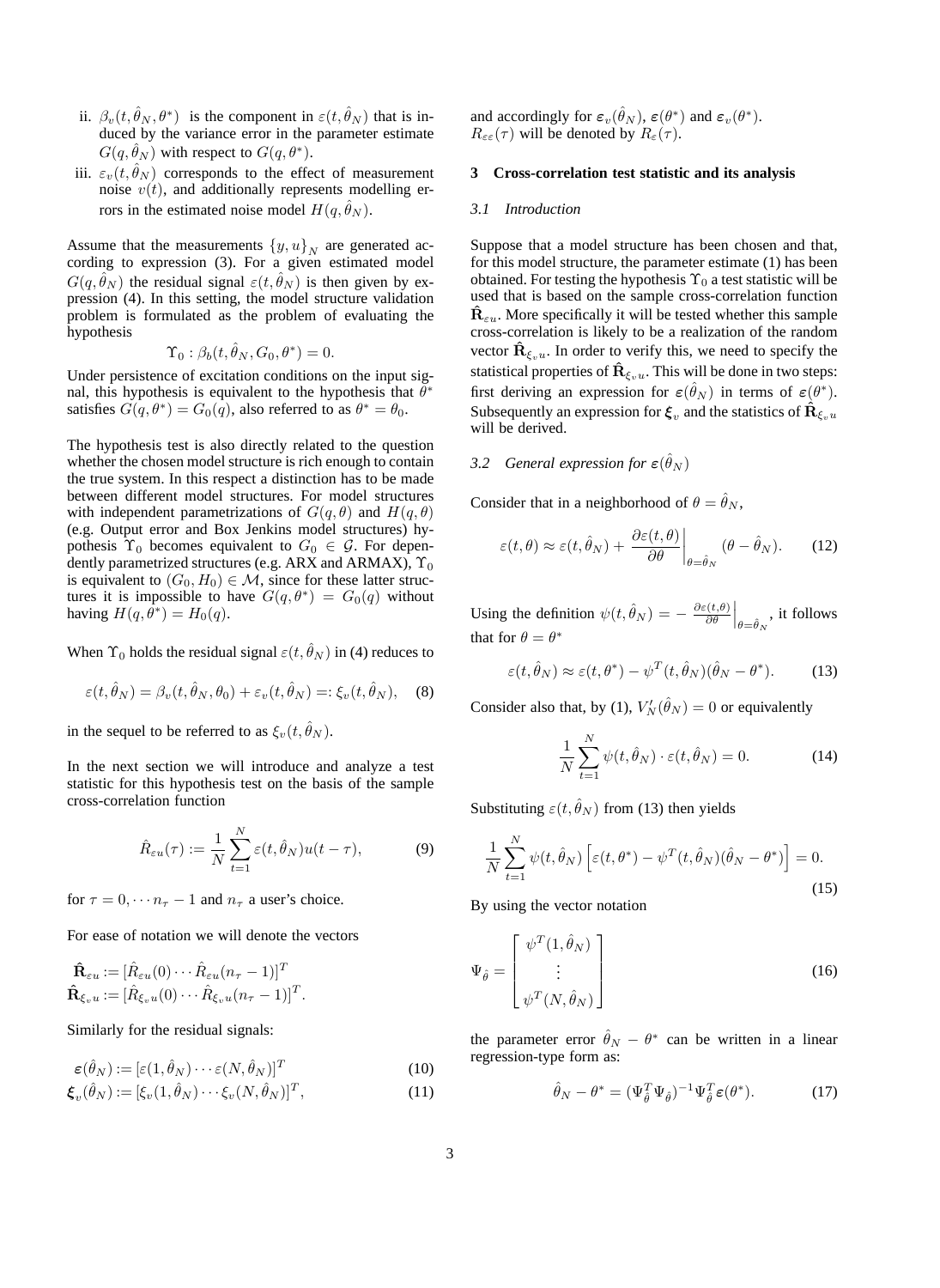Moreover (13) can be rewritten as

$$
\varepsilon(\hat{\theta}_N) = \varepsilon(\theta^*) - \Psi_{\hat{\theta}}(\hat{\theta}_N - \theta^*)
$$
 (18)

which by substitution of (17) leads to

$$
\varepsilon(\hat{\theta}_N) = [I - \Psi_{\hat{\theta}}[\Psi_{\hat{\theta}}^T \Psi_{\hat{\theta}}]^{-1} \Psi_{\hat{\theta}}^T] \varepsilon(\theta^*).
$$
 (19)

Note that this expression holds irrespective of the question whether  $\Upsilon_0$  holds or not.

# *3.3 Expression for ξ*<sup>v</sup>

Under hypothesis  $\Upsilon_0$ ,  $\xi_v(\hat{\theta}_N) = \varepsilon(\hat{\theta}_N)$ , and  $\varepsilon(\theta^*) =$  $\varepsilon_v(\theta^*)$ , so that (19) becomes

$$
\boldsymbol{\xi}_v(\hat{\theta}_N) = [I - \Psi_{\hat{\theta}}[\Psi_{\hat{\theta}}^T \Psi_{\hat{\theta}}]^{-1} \Psi_{\hat{\theta}}^T] \varepsilon_v(\theta^*).
$$
 (20)

This final expression for  $\xi_v(\hat{\theta}_N)$  shows a nice and interesting structure. Except for the noise term  $\varepsilon_v(\theta^*)$  it is directly computable from data, as for a given  $\theta_N$ ,  $\Psi_{\hat{\theta}}$  is fully known.<br>In expression (20) it is also immediate that the mapping from In expression (20) it is also immediate that the mapping from  $\varepsilon_v(\theta^*)$  to  $\xi_v(\theta_N)$  is a projection operator, implying that the signal  $\xi_v(t, \hat{\theta}_N)$  will always have a smaller power than the signal  $\varepsilon_v(t, \theta^*)$ . I.e. the variance error of the parameter estimate attracts part of the process noise that subsequently is not present anymore in the residual  $\boldsymbol{\xi}_v(\hat{\theta}_N)$ .

Note that the analysis starting with (12) is slightly different from the classical one ([16,23]) where a Taylor approximation is considered on the cost function rather than on the residual, leading to an expression for  $\xi$ <sub>n</sub> that contains expectation operators rather than directly computable expressions. The analysis presented here builds on alternative results on uncertainty quantification as presented in [6,8] and further expanded in [4].

# *3.4 Statistical properties of* $\hat{\mathbf{R}}_{\xi}$

In order to specify the statistical properties of our test statistic  $\hat{\mathbf{R}}_{\xi_n u}$ , we write

$$
\hat{\mathbf{R}}_{\xi_v u} = \underbrace{\frac{1}{N} \begin{bmatrix} u(1) & u(2) & \cdots & \cdots & u(N) \\ \vdots & \ddots & \cdots & \cdots & \vdots \\ u(1) & \cdots & u(N-n_{\tau}+1) \end{bmatrix}}_{P_u} \underbrace{\begin{bmatrix} \xi_v(1, \hat{\theta}_N) \\ \vdots \\ \xi_v(N, \hat{\theta}_N) \end{bmatrix}}_{\xi_v(\hat{\theta}_N)}.
$$

By application of the asymptotic analysis that is commonly used in prediction error identification ([16], section 9.2)  $\mathbf{R}_{\xi_n u}(\tau)$  will converge to a zero-mean Gaussian distribution asymptotically in N:

$$
\hat{\mathbf{R}}_{\xi_v u} \to \mathcal{N}(0, P_{\Upsilon_0}/N) \tag{21}
$$

with asymptotic covariance matrix

$$
P_{\Upsilon_0} = \frac{1}{N} P_u \Lambda_{\xi_v(\hat{\theta}_N)} P_u^T
$$
 (22)

and  $\Lambda_{\xi_v(\hat{\theta}_N)} = \mathbb{E}[\xi_v(\hat{\theta}_N)\xi_v^T(\hat{\theta}_N)].$ 

The hypothesis test now verifies whether  $\hat{\mathbf{R}}_{\varepsilon u}$  is likely to be a realization of the random variable  $\hat{\mathbf{R}}_{\xi, u}$ 

$$
\Upsilon_0 \text{ is true } \Longrightarrow \hat{\mathbf{R}}_{\varepsilon u}^T P_{\Upsilon_0}^{-1} \hat{\mathbf{R}}_{\varepsilon u} \in \chi^2(n_\tau) \tag{23}
$$

and the hypothesis is unfalsified if

$$
\hat{\mathbf{R}}_{\varepsilon u}^T P_{\Upsilon_0}^{-1} \hat{\mathbf{R}}_{\varepsilon u} \le c_{\chi} (\alpha, n_{\tau}), \tag{24}
$$

with  $c_{\chi}(\alpha, n_{\tau})$  corresponding to the  $1 - \alpha$  quantile of the  $\chi^2$ -distribution with  $n_\tau$  degrees of freedom, i.e. for  $x \in$  $\chi^2(n_\tau) \implies \Pr(x \le c_\chi(\alpha, n_\tau)) = \alpha$ , and the covariance matrix  $P_{\Upsilon_0}$  is given by expression (22).

By utilizing expression (20) the covariance matrix (22) can be approximated by

$$
\hat{P}_{\Upsilon_0} = \frac{1}{N} P_u [I - \Psi_{\hat{\theta}} [\Psi_{\hat{\theta}}^T \Psi_{\hat{\theta}}]^{-1} \Psi_{\hat{\theta}}^T] \Lambda_{\varepsilon_v(\theta^*)} [\cdot]^T P_u^T (25)
$$

$$
\Lambda_{\boldsymbol{\varepsilon}_v(\theta^*)} = \mathbb{E}\left[\boldsymbol{\varepsilon}_v(\theta^*)\boldsymbol{\varepsilon}_v^T(\theta^*)\right].
$$
\n(26)

In a practical situation  $\Lambda_{\epsilon_v(\theta^*)}$  has to be estimated from data (see Section 4). The approximation  $\hat{P}_{\Upsilon_0}$  is formally only exact in the case where  $\Psi_{\hat{\theta}}$  is deterministic, which holds e.g.<br>for Output Error model structures with linearly parametrized for Output Error model structures with linearly parametrized orthogonal basis functions models [12]. Note that in this situation due to the linear parametrization, the Taylor approximation (13) is also exact. By following a reasoning as presented in Proposition 1 in [7,8], it can be motivated that the  $\chi^2$  test statistic with  $\hat{P}_{\Upsilon_0}$  remains reliable also for other model structures, under the condition that  $V^T \varepsilon_v(\theta^*)$  converges to a Gaussian distribution  $4$  fast enough, where V is a unitary matrix determined by the singular value decomposition

$$
I - \Psi_{\hat{\theta}} [\Psi_{\hat{\theta}}^T \Psi_{\hat{\theta}}]^{-1} \Psi_{\hat{\theta}}^T = U \Sigma V^T.
$$

 $I - \Psi_{\hat{\theta}} [\Psi_{\hat{\theta}}^T \Psi_{\hat{\theta}}]^{-1} \Psi_{\hat{\theta}}^T = U \Sigma V^T$ .<br>Although V will generally also be non-deterministic, the latter condition seems to be less severe than the condition that underlies the classical result (21) and (22), that relies on asymptotic normality of  $\xi_v(\hat{\theta}_N)$ , in particular when  $\varepsilon_v(\theta^*)$ is Gaussian distributed. These additional convergence properties are due to the new analysis presented here, and are not present in the classical results [16,23].

<sup>&</sup>lt;sup>4</sup> In this alternative reasoning actually an alternative test statistic  $\mathbf{\hat{R}}_{\gamma_vu}$  with  $\gamma_{v} = \Sigma^{-1}U^T \boldsymbol{\xi}_v$  is used as a starting point that leads to a similar  $\chi^2$ -test.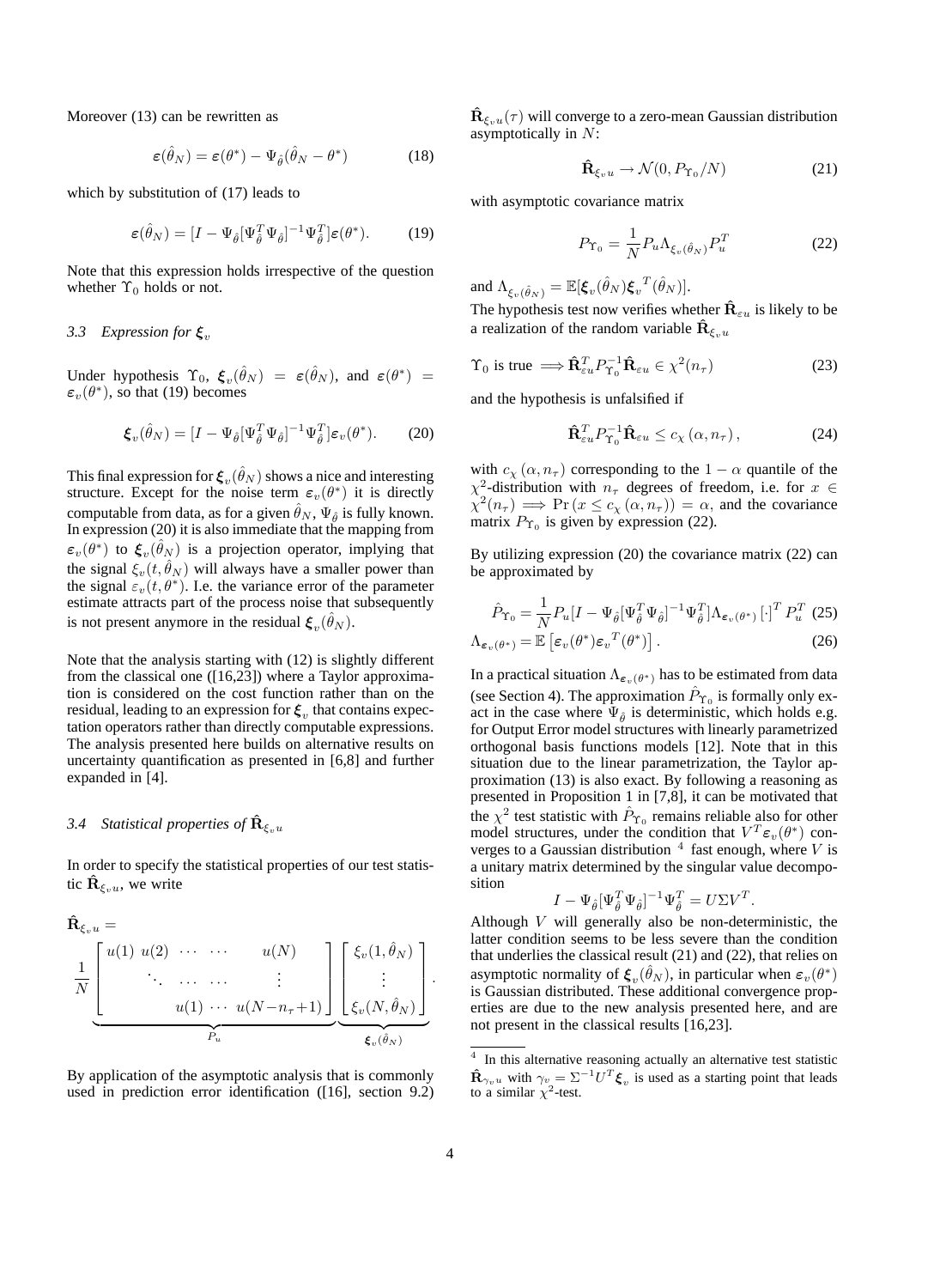# **4 Estimating noise properties**

# *4.1 Which information is required?*

In order to perform the statistical hypothesis test the noise covariance matrix  $\Lambda_{\epsilon_v(\theta^*)}$  (26) needs to be estimated from data. This involves the covariance information in the noise term

$$
\varepsilon_v(t,\theta^*) = H(q,\theta^*)^{-1}v(t)
$$
\n(27)

$$
=H(q, \theta^*)^{-1}H_0(q)e(t).
$$
 (28)

The required information is dependent on the particular formulation of the hypothesis test that is considered. The following two situations can be distinguished:

- If the hypothesis  $\Upsilon_0$  is equivalent to  $G_0 \in \mathcal{G}$  only (i.e.  $G(q, \theta^*) = G_0(q)$ ,  $\varepsilon_v(t, \theta^*)$  is given by (28), and an accurate estimate of  $H_0$  and the noise variance  $\sigma_e^2$  are required, while  $H(q, \theta^*)$  is estimated by  $H(q, \hat{\theta}_N)$ .
- If the hypothesis  $\Upsilon_0$  is equivalent to  $(G_0, H_0) \in \mathcal{M}$ , (i.e.  $G(q, \theta^*) = G_0(q)$  and  $H(q, \theta^*) = H_0(q)$ ),  $\varepsilon_v(t, \theta^*)$ reduces to  $e(t)$ , and by virtue of the whiteness of  $e$ , the necessary information to be determined from data is the noise variance  $\sigma_e^2$ .

One important observation that can be made is that, in the first situation, even though there is no intention to verify whether  $H(q, \theta^*) = H_0(q)$ , an accurate estimate of the noise model  $H_0$  should be available. This observation is in contrast with the often considered situation that the standard cross-correlation test can validate estimated models  $\tilde{G}$  without explicitly estimating noise models. In other words: the potential of validating a process model  $\hat{G}$  without taking due care of estimating an appropriate noise model, is questionable. This will be further explored in subsequent sections.

#### *4.2 Estimating noise dynamics*

In the situation of a hypothesis that reflects  $G(q, \theta^*) = G_0(q)$  the noise covariance  $\Lambda_{\epsilon_v(\theta^*)}$  needs to be esti- $G_0(q)$  the noise covariance  $\Lambda_{\varepsilon_v(\theta^*)}$  needs to be esti-<br>mated with  $\varepsilon$  (*t*  $\theta^*$ ) –  $H(a \theta^*)^{-1}u(t)$  Since in the mated, with  $\varepsilon_v(t,\theta^*) = H(q,\theta^*)^{-1}v(t)$ . Since in the sequel  $\varepsilon_v(t,\theta^*)$  will be approximated by  $\varepsilon_v(t,\theta^*) \approx$ sequel  $\varepsilon_v(t, \theta^*)$  will be approximated by  $\varepsilon_v(t, \theta^*) \approx$  $H^{-1}(q, \hat{\theta}_N) v(t)$ , the noise covariance matrix  $\Lambda_{\epsilon_n(\theta^*)}$  can be computed by simply deriving the spectral properties of  $v(t) = H_0(q)e(t)$ , i.e. by deriving an estimated model of  $H_0$  and an accurate estimate of the variance  $\sigma_e^2$  of  $e(t)$ .

In order to construct these estimates, the main bottleneck is that the noise component in the data should be separated from the contribution of the input signal  $u(t)$ . Here we propose two different methods to achieve this.

The first method requires the use of a periodic (repeated) input signal. Consider two sets of measurement data  $\{u, y_1\}$ and  $\{u, y_2\}$ , both generated with the same input u. With expression (3) it holds that the difference  $\varepsilon_d(t)$  between the two measured outputs can be written as <sup>5</sup>

$$
\varepsilon_d(t) := \sqrt{2}[y_1(t) - y_2(t)] = \sqrt{2}[v_1(t) - v_2(t)].
$$
 (29)

The difference signal  $\varepsilon_d(t)$  qualifies for estimating the properties of the signal  $v(t)$ . Indeed, the difference signal  $\varepsilon_d(t)$ does not contain terms related to the input  $u$ . Only some care has to be taken with the initial conditions, i.e. the effect of past input values.

From  $\varepsilon_d$  it is easy to estimate the required model of  $H_0$  as a time-series model  $H(q, \theta_v)$  describing the dynamics of  $\epsilon_d$ .<br>Moreover, the required estimate of  $\sigma_e^2$  can be obtained by  $\hat{\sigma}_e^2 = \frac{1}{N} \sum_{t=1}^{N} [H(q, \hat{\theta}_v)^{-1} \varepsilon_d(t, \hat{\theta}_N)]^2$ ; in this procedure a parametric model structure and a proper model order selection procedure have to be selected for estimating  $H(q, \hat{\theta}_v)$ (cf. the ARMASA toolbox of  $[2,1]$ ).

In case the input signal is not a user's choice, accurate noise dynamics can be estimated by employing an auxiliary plant model  $G_a(q, \hat{\theta}_a)$ , estimated as an output error model with a model order high enough to be reasonably certain that the effects of undermodelling are negligible. Construct the residual signal  $\varepsilon(t, \hat{\theta}_a)$  according to

$$
\varepsilon(t, \hat{\theta}_a) = y(t) - G(q, \hat{\theta}_a)u(t).
$$

With the earlier analysis, and with neglecting effects of undermodelling in  $G(q, \hat{\theta}_a)$  it follows that

$$
\varepsilon(t, \hat{\theta}_a) \approx \beta_v(t, \hat{\theta}_a, \theta_a^*) + v(t)
$$

which in vector form is denoted as

$$
\varepsilon(\hat{\theta}_a) \approx [I - \Psi_{\hat{\theta}_a} [\Psi_{\hat{\theta}_a}^T \Psi_{\hat{\theta}_a}]^{-1} \Psi_{\hat{\theta}_a}^T] \nu. \tag{30}
$$

Whereas this latter expression gives the impression that *v* can be reconstructed from  $\varepsilon(\theta_a)$  this is not true, since the corresponding matrix  $[I - \Psi_{\hat{\sigma}}] [\Psi_{\hat{\sigma}}^T \Psi_{\hat{\sigma}}]^{-1} \Psi_{\hat{\sigma}}^T]$  appears to corresponding matrix  $[I - \Psi_{\hat{\theta}_a}^{\dagger} [\Psi_{\hat{\theta}_a}^T \Psi_{\hat{\theta}_a}]^{-1} \Psi_{\hat{\theta}_a}^T]$  appears to be singular. The following approach is now followed to construct a dynamic model for v:

- (1) Neglecting the projection operator in (30), the required model of  $H_0$  can be determined by identifying a time series model  $H(q, \hat{\theta}_v)$  describing the dynamics of the time series  $\varepsilon(\hat{\theta}_a)$ . Moreover, an dynamics of the time series  $\varepsilon(\theta_a)$ . Moreover, an intermediate estimate of  $\sigma_e^2$  is obtained through  $\hat{\sigma}_{e, int}^2 = \frac{1}{N} \sum_{t=1}^{N} [H(q, \hat{\theta}_v)^{-1} \varepsilon(t, \hat{\theta}_a)]^2$ .<br>In a second step the intermediate noise
- (2) In a second step, the intermediate noise variance estimate is corrected in order to take into account the effect

<sup>&</sup>lt;sup>5</sup> The scaling with  $\sqrt{2}$  is only applied to maintain the same signal variance.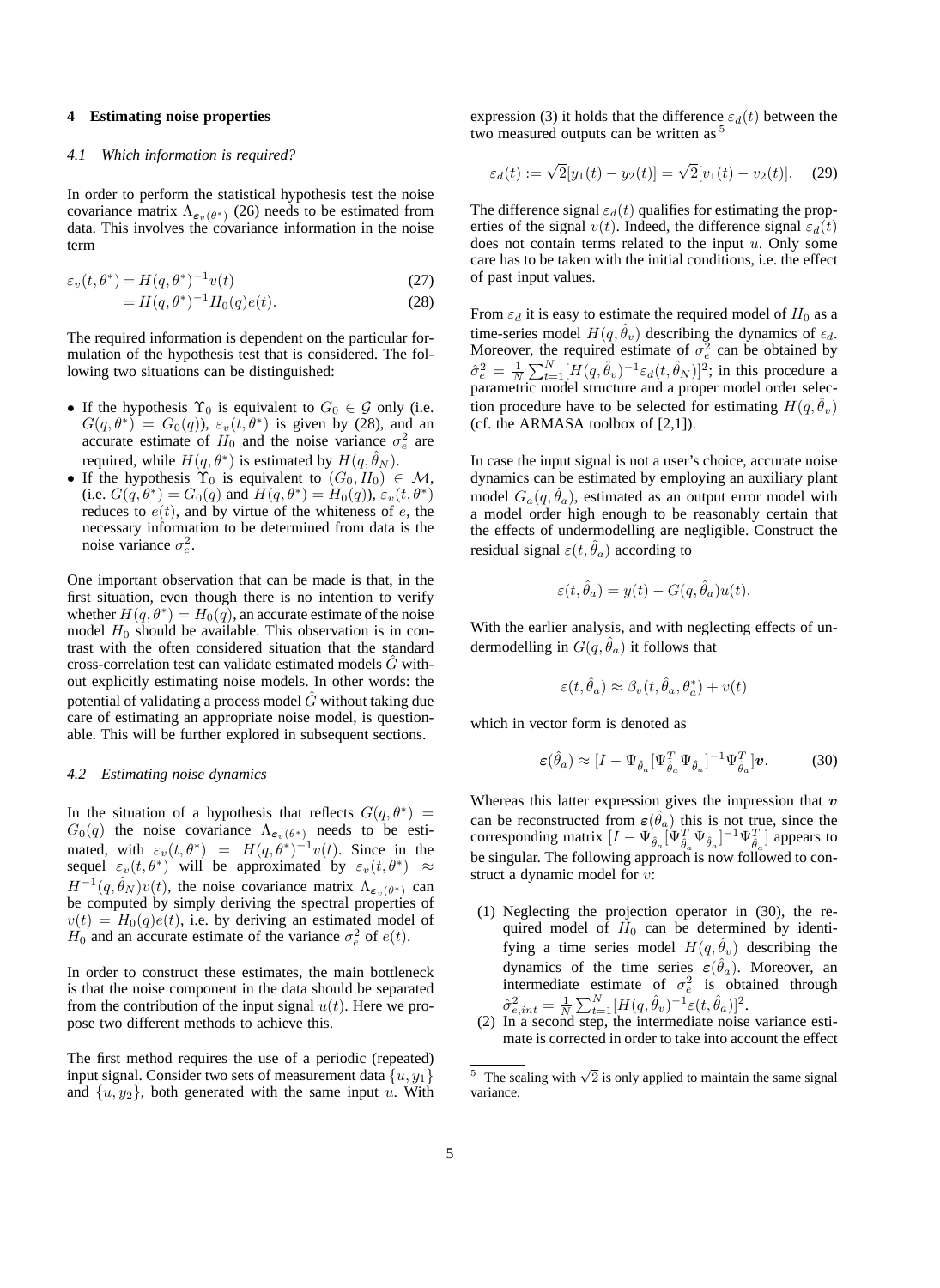of the projection operator in (30):

$$
\hat{\sigma}_e^2 = \frac{N}{N - n_a} \hat{\sigma}_{e, int}^2 \tag{31}
$$

with  $n_a$  the dimension of  $\hat{\theta}_a$ . The scaling factor in the latter equation is motivated by the fact that  $trace[I - \Psi_{\hat{\alpha}} | \Psi_{\hat{\alpha}} |^{-1} \Psi_{\hat{\alpha}}] = N - n_{\alpha}$ . It implies that, al- $\Psi_{\hat{\theta}_a}[\Psi_{\hat{\theta}_a}^T \Psi_{\hat{\theta}_a}]^{-1} \Psi_{\hat{\theta}_a}^T] = N - n_a$ . It implies that, although the dynamic information on  $v$  is obtained from  $\varepsilon(t, \hat{\theta}_a)$ , its variance is corrected for by using the relation (30).

Note that this method does suffer from the fact that the noise model  $H(q, \hat{\theta}_v)$  is based on the properties of  $\varepsilon(t, \hat{\theta}_a)$  rather than  $v(t)$  itself. Important is the fact that the variance is estimated consistently, provided that  $\hat{\theta}_v$  is consistent, a proof of which can be found in [16, p. 471]. Finally, note that the auxiliary model can be a very poor model from a variance point of view; the variance in the model is of no consequence for the purpose of estimating the variance of  $v$  consistently.

Other approaches to the estimation of noise properties in case of undermodelling are suggested in [24],[14] and [20]. In [24] the use of high order models for noise variance estimation is also suggested. The estimation procedure applied there is based on bootstrapping. The effect of modelling part of the noise into the model is not taken into account in that paper. In [20] an alternative method is given for providing a non-parametric estimate of the noise dynamics in  $v(t)$ , without the necessity of estimating an accurate parametric plant model.

#### **5 Comparison with the standard cross-correlation test**

The cross-correlation test as implemented in the Identification Toolbox in Matlab will be referred to as the *standard cross-correlation test* [17]. Like the test presented in the previous section it is based on the sample cross-correlation  $R_{\varepsilon u}(\tau)$  between  $u(t)$  and  $\varepsilon(t, \theta_N)$ , and states that an estimated model  $\hat{\theta}_N$  is not invalidated if the sequence  $\hat{R}_{\varepsilon u}(\tau)$ satisfies

$$
|\hat{R}_{\varepsilon u}(\tau)| < \gamma(\alpha), \quad \text{for } |\tau| \le n_{\tau} - 1, \text{ with } (32)
$$

$$
\gamma(\alpha) = c_{\mathcal{N}}(\alpha) \sqrt{\frac{P_1}{N}}
$$
\n(33)

$$
P_1 = \sum_{\kappa=-n_{\tau}+1}^{n_{\tau}-1} \hat{R}_u(\kappa) \hat{R}_{\varepsilon}(\kappa)
$$
 (34)

where 
$$
\hat{R}_{\varepsilon}(\kappa) = \frac{1}{N} \sum_{t=1}^{N} \varepsilon(t, \hat{\theta}_N) \varepsilon(t - \kappa, \hat{\theta}_N)
$$
 (35)

 $\lambda$ 

and  $\hat{R}_u(\kappa)$  accordingly, and where  $c_N(\alpha)$  is the  $1 - \alpha$ quantile of the Gaussian distribution  $\mathcal{N}(0, 1)$ , i.e. for  $x \in$  $\overline{\mathcal{N}}(0,1) \Longrightarrow \Pr(x \leq c_{\mathcal{N}}(\alpha)) = \alpha$ , and where the probability level  $\alpha$  and the number of considered lags  $n_{\tau}$  are user's choices. This correlation test is actually based on the hypothesis that  $\varepsilon(t, \theta_N)$  and u are uncorrelated, which actually comes down to testing the hypothesis

$$
\Upsilon_1 : \beta_b(t, \hat{\theta}_N, G_0, \theta^*) + \beta_v(t, \hat{\theta}_N, \theta^*) = 0
$$

which under persistency of excitation conditions on the input signal becomes equivalent to the expression  $\hat{\theta}_N = \theta_0$ , rather than  $\theta^* = \theta_0$ , as is the case in the analysis of the earlier sections. This implies that the test basically neglects any random effect in the estimated parameter, by assuming that  $\varepsilon(t, \hat{\theta}_N) = \varepsilon_v(t, \hat{\theta}_N).$ 

While  $P_{\Upsilon_0}$  corresponds to hypothesis  $\Upsilon_0$ , the (covariance) matrix that formally corresponds to the hypothesis test  $\Upsilon_1$ is given by

$$
P_{\Upsilon_1} = \frac{1}{N} P_u \Lambda_{\varepsilon_v(\theta^*)} P_u^T,
$$
\n(36)

and that the applied covariance  $P_1$  is actually an estimate of the  $(1, 1)$  entry of

$$
\frac{1}{N} P_u \Lambda_{\varepsilon(\hat{\theta}_N)} P_u^T \tag{37}
$$

(see [4] for a full analysis.)

The major differences with the validation test presented in Section 3 can now be summarized as follows:

- (a) The standard cross-correlation test is only point-wise. This means that the correlation between the terms of  $R_{\varepsilon u}(\tau)$  over lags  $\tau$  is not taken into consideration. The first consequence is that the interpretation of the false alarm rate  $(1 - \alpha)$  remains unclear. A second consequence is that many models with an undermodelling error will not be invalidated by the test as the correlation in  $\hat{R}_{\varepsilon u}(\tau)$ , may be hidden in the pointwise evaluation. See. e.g. the example in the next section.
- (b) The standard test applied a different and rather awkward hypothesis test  $(\Upsilon_1)$  that actually neglects any random effect in the estimated parameters. This translates to a covariance matrix  $P_{\Upsilon_1}$  (36) that in comparison with  $P_{\Upsilon_0}$ (25) lacks a projection mechanism.
- (c) When considering  $P_1$  as an estimate of the (1,1) element of the covariance matrix  $P_{\Upsilon_1}$ , it appears that  $\Lambda_{\varepsilon(\hat{\theta}_N)}$  is used as an estimate of  $\Lambda_{\epsilon_v(\theta^*)}$ . This implies that for the diagonal elements of this matrix that

$$
\hat{R}_{\varepsilon_v(\theta^*)}(0) = \frac{1}{N} \sum_{t=1}^N \varepsilon^2(t, \hat{\theta}_N).
$$
 (38)

However expression (4) immediately reveals the problem which occurs when doing so. Indeed, from expressions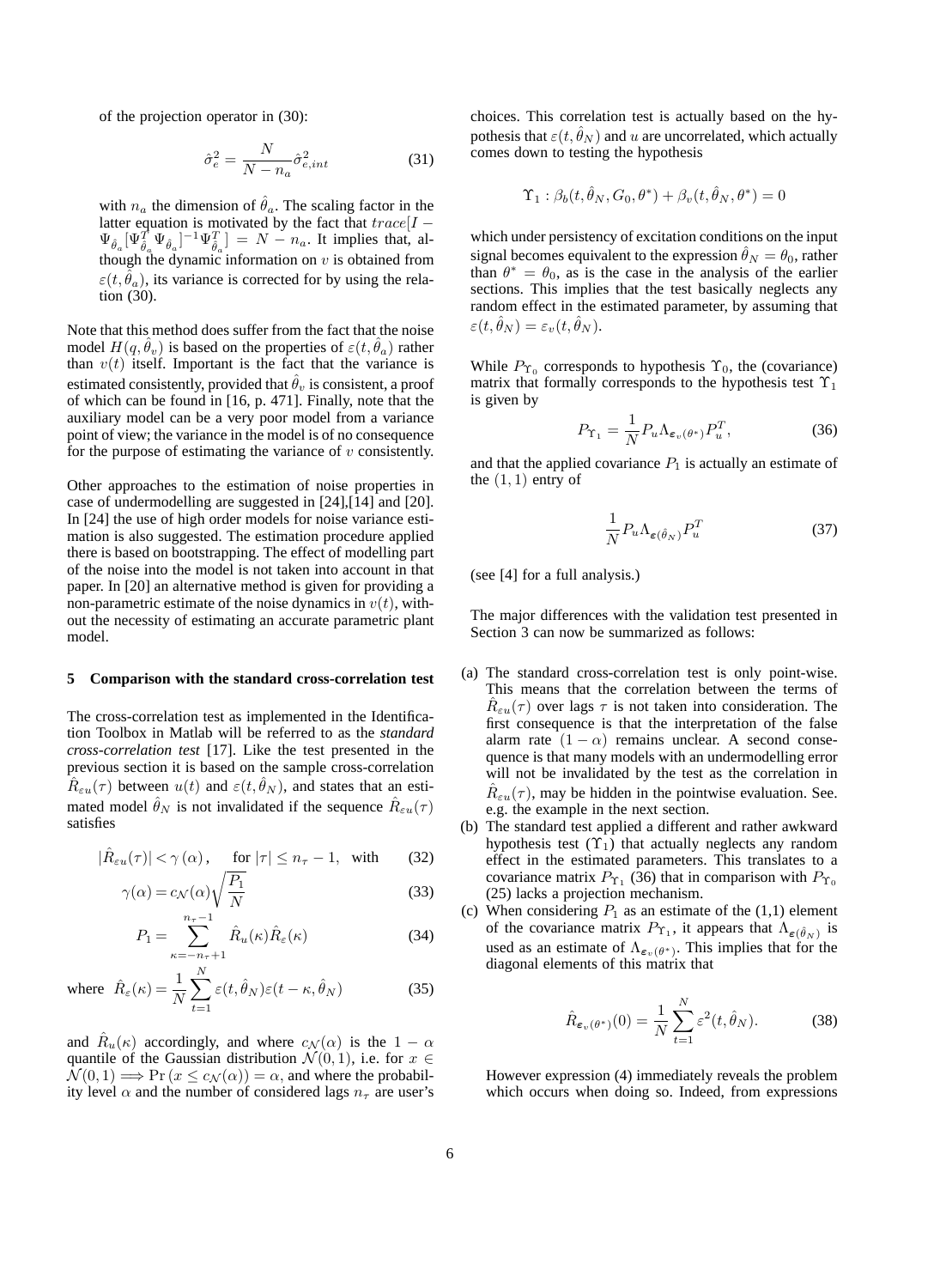$(4)$ , $(8)$  it follows that

$$
\hat{R}_{\varepsilon_v(\theta^*)}(0) \approx \frac{1}{N} \sum_{t=1}^N [\beta_b^2(t, \hat{\theta}_N, G_0, \theta^*) + \xi_v^2(t, \hat{\theta}_N)]
$$
\n(39)

where the cross terms are neglected since they tend to 0 for increasing values of  $N$ , provided that  $u$  and  $v$  are uncorrelated. For low model orders n (with respect to  $G_0$ ) the residual sequence  $\varepsilon(t, \theta_N)$  contains a large undermodelling contribution  $\beta_b(t, \hat{\theta}_N, G_0, \theta^*)$  causing an offset in the estimate (38). On the other hand, while for large model orders  $n$  the undermodelling contribution will be small, a part of the measurement noise  $v(t)$  is modelled in the parameter  $\hat{\theta}_N$  and as such does not appear in the residuals as reflected in the term  $\xi_v(t, \hat{\theta}_N)$ , which with expression (19) is quantified as

$$
\frac{1}{N}\sum_{t=1}^N \xi_v^2(t,\hat{\theta}_N) = \frac{1}{N} \left\| [I_N - \Psi_{\hat{\theta}}[\Psi_{\hat{\theta}}^T \Psi_{\hat{\theta}}]^{-1} \Psi_{\hat{\theta}}^T] \varepsilon_v(\theta^*) \right\|_2^2.
$$

In fact, for  $n = N$  the residual error  $\varepsilon(t, \theta_N)$  is zero as the noise is completely modelled. This shows that the residual error  $\varepsilon(t, \hat{\theta}_N)$  cannot be considered to be representative for  $\varepsilon_v(\theta^*)$  without due care. This is even more so when also dynamical properties of the noise need to estimated, as e.g.  $R_{\epsilon_v(\theta^*)}(\tau)$  for lags other than zero; the (unknown) dynamic behaviour of the undermodelling term  $\beta_b(t, \hat{\theta}_N, G_0, \theta^*)$  and the term  $\xi_v(t, \hat{\theta}_N, \theta^*)$  then distort the correlation in the signal  $\varepsilon(t, \hat{\theta}_N)$ . This latter situation shows that in estimating the noise characteristics, the classical cross-correlation test actually assumes that  $\beta_b + \beta_v = 0$ , and therefore the test appears to be valid only under the assumptions that it intends to validate.

# **6 Illustrative example**

In order to illustrate the results from the previous sections, we consider the following simulation example. There are  $N = 256$  measurements  $\{y, u\}_N$  generated according to  $y(t) = G_0(q)u(t) + v(t)$  with  $u(t)$  and  $v(t)$  white noise sequences with variances  $\sigma_u^2 = 1$  and  $\sigma_v^2 = 0.09$ , respectively, and with the true system and with the true system

$$
G_0(q) =
$$
  
\n
$$
\frac{0.01293q^{-1} + 0.1062q^{-2} + 0.1058q^{-3} + 0.01279q^{-4}}{1 - 0.2482q^{-1} + 1.091q^{-2} - 0.2441q^{-3} + 0.9822q^{-4}}.
$$

Note that the input signal is considered known and deterministic. Output Error (OE) models of orders 1 to 10 are estimated from this data, through the model structure

$$
G_n(q,\theta) = \frac{q^{-1} \sum_{k=0}^{n-1} b_k q^{-k}}{1 + \sum_{k=1}^n f_k q^{-k}} \text{ for } n = [1, 10] \qquad (40)
$$

and noise model  $H(q, \theta) = 1$ , leading to estimated plant models  $G_n(q)$ .

Figure 1 shows the frequency response of the fourth order system  $G_0$  and of the second order model  $\hat{G}_2(q)$ , while the latter model is accompanied by an uncertainty region corresponding to a 99% probability level. Due to the limited model order the second resonance peak of the system is not contained in the identified model. Applying the standard cross-correlation test between model residuals and input, as present in Matlab's System Identification Toolbox, shows that the sample cross-correlation function between the residuals of the OE-model and the input remains within the standard test-bounds depicted in solid lines of Figure 1(c). In other words, the standard cross-correlation test does not invalidate the second order OE-model, and the related 99% model uncertainty bounds that are based on the presumed assumption that there are variance errors only (system is in the model class), fails to contain the true system. In or-



Fig. 1. (a)-(b):Bode-plots of a fourth order system  $G_0(q)$  (solid blue), a second order OE-estimate (dashed green) and the standard 99% variance-based confidence bounds of the second order OE-estimate (dotted red). Figure (c) depicts the standard cross-correlation test  $\hat{R}_{\varepsilon u}(\tau) := \frac{1}{N} \sum_{t=1}^{N} \varepsilon(t, \hat{\theta}_N) u(t - \tau)$  with the standard 99% confidence bound (solid red).

der to check whether undermodelling could have been detected easily by other means, the transfer function from  $u(t)$ to  $\varepsilon(t, \theta_N)$  is estimated using the approach of Model Error Modelling [15]. Figure 2 shows the frequency response of a high order FIR (Model Error) Model identified from input to residual signal. The 99% uncertainty interval around 0 contains the Model Error Model, from which it is generally concluded that there is no statistical indication that there is an undermodelling error. As a final test to detect whether we could have recognized any unmodelled dynamics from the measurement data, an Empirical Transfer Function Estimate (ETFE) is calculated from the measurement data, as sketched in Figure 3. This result shows that it is hard to detect the unmodelled resonance peak, as it is completely hidden in the noise that is present. Figure 4.c shows the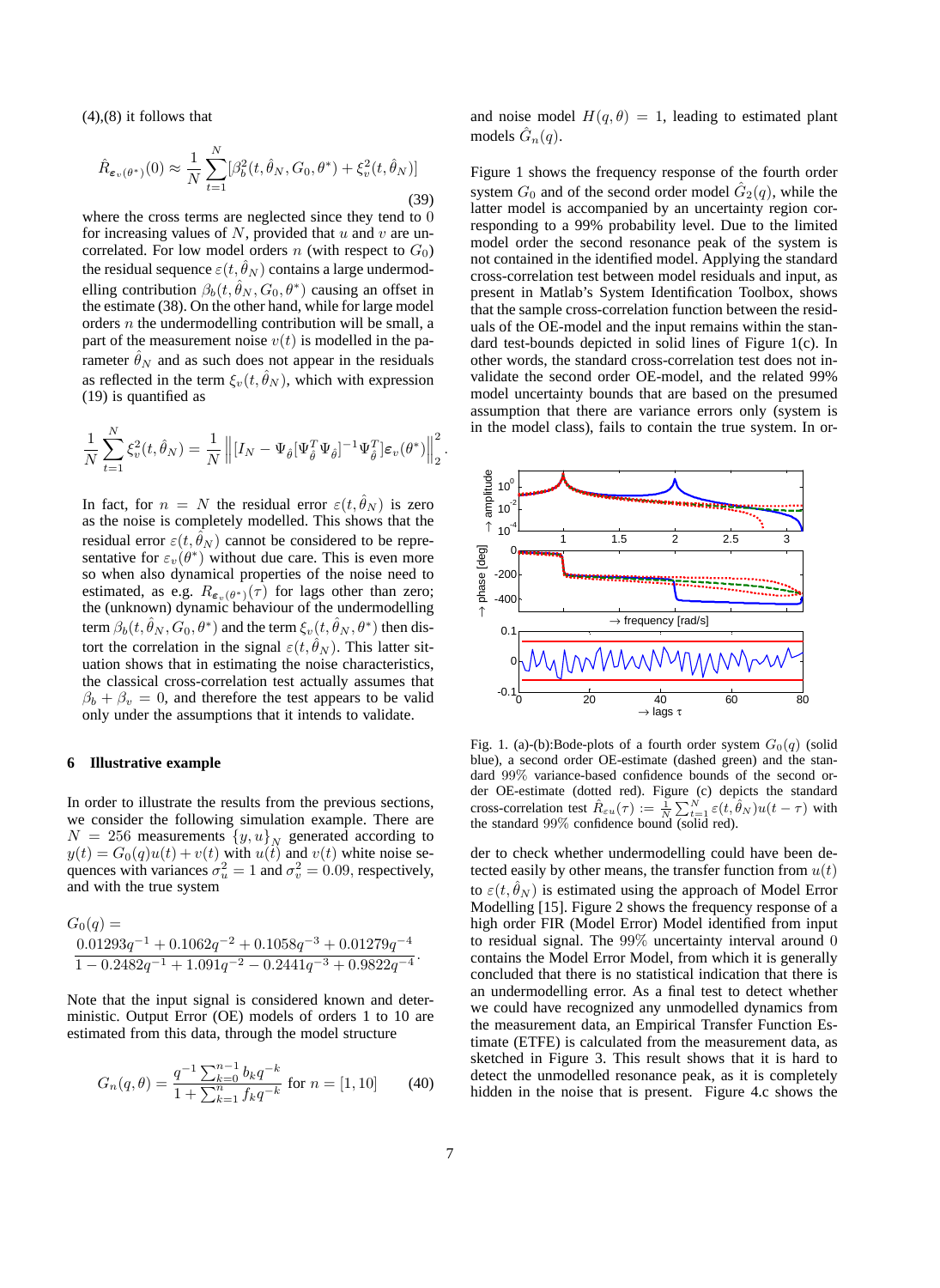

Fig. 2. Frequency response of a high order FIR (Model Error) Model from input to residual signal of the second order OE model as provided by Matlab's System Identification Toolbox [17], together with its 99% uncertainty bound around 0 (shaded in yellow).



Fig. 3. Frequency response of the true system (solid blue) and the ETFE estimate (dashed green).

undermodelling component  $\hat{R}_{\beta_b u}(\tau)$  that is present in the cross-correlation  $\hat{R}_{\epsilon u}(\tau)$ . Note the structural behaviour of this term, reflecting the unmodelled resonance peak. Note also that in a real identification experiment the signal  $\beta_b$  is of course not available. In Figure 4.b. the actual noise contribution  $R_{\varepsilon_n u}(\tau)$  is compared with the bound  $\gamma(\alpha)$  of the classical test (see (33)).  $\gamma(\alpha)$  is supposed to be an upperbound on  $R_{\varepsilon_n u}$ , however the bound is clearly overestimating the noise contribution, which is due to the incorporation of the undermodelling terms itself in the estimation of the variance, by using expression (38), as well as by neglecting the parameter variance term  $\beta_v$  (projection mechanism).

Next, the method as presented in Section 3-4 will be applied. For this purpose the noise dynamics are estimated by using the second method of Section 4. A time series model is estimated with the ARMASA-toolbox on the residuals of an OE-model of order  $N/5$  (which is extreme to show the potential of the method) and the noise variance is estimated according to (31). New bounds (dashed-dotted black) are obtained. These new bounds are not corrupted by undermodelling effects and as such they are tighter bounds for the noise contribution (cf. Figure 4.b.) Figure 5 depicts the results of the new (vector-valued) test. The curves depict the test value  $\hat{\mathbf{R}}_{\epsilon u}^T P^{-1} \hat{\mathbf{R}}_{\epsilon u}$ , for  $\hat{\mathbf{R}}_{\epsilon u} \in \mathbb{R}^{n_{\tau}}$  and for different choices of  $\overline{P}$ . The test value should be smaller than the bound  $c_{\chi}(\alpha, n_{\tau})$  for the model not to be invalidated (cf. ex-



Fig. 4. The standard cross-correlation test applied to the OE-estimate  $\tilde{G}_2(q)$ .

a: the sample cross-correlation  $\hat{R}_{\epsilon u}(\tau)$  for lags  $\tau = [0, 80]$ ; b : the actual noise-contribution  $\hat{R}_{\varepsilon \nu u}(\tau)$ ;

c: the undermodelling contribution  $\hat{R}_{\beta_b u}(\tau)$  in  $\hat{R}_{\varepsilon u}(\tau)$ . The bounds  $\gamma(\alpha)$  of the standard test (33) for  $\alpha = .99$  are given in solid red and the newly proposed bounds in dashed black.



Fig. 5. The vector-valued cross-correlation test evaluated for the vector  $\mathbf{\hat{R}}_{\epsilon u} \in \mathbb{R}^{128}$  of the first  $N/2$  lags of the sample cross-correlation of an OE-model of increasing order  $n = [1, 10]$ . The test value  $\mathbf{\hat{R}}_{\epsilon u}^T P^{-1} \mathbf{\hat{R}}_{\epsilon u}$  is compared with the bound  $c_x(.99, 128)$  corresponding to the  $\chi^2$ -distribution of order  $N/2$ ; values below the bound imply that the model is not invalidated.  $P$  is based on the true noise covariance (solid blue curve), on the sample covariance estimate (34)-(35) (dotted black curve), and on the covariance estimate according to Section 4 (dashed-dotted red curve).

pression (24)), against a false-alarm rate of  $(1 - \alpha) \times 100\%$ . The blue solid line depicts the test value for  $P = P_{\Upsilon_0}$  when using the true noise properties  $\Lambda_{\varepsilon_v(\theta^*)}$  in the covariance matrix  $P_{\Upsilon_0}$ . The correct model order of four is easily identified from the graph as the smallest model order for which the test value becomes smaller than the bound ( $\alpha = .99$ ). When replacing the noise covariance  $\Lambda_{\varepsilon_v(\theta^*)}$  by an estimate by following the procedure of Sections 3-4 the test levels differ from the actual levels, but the model orders are still properly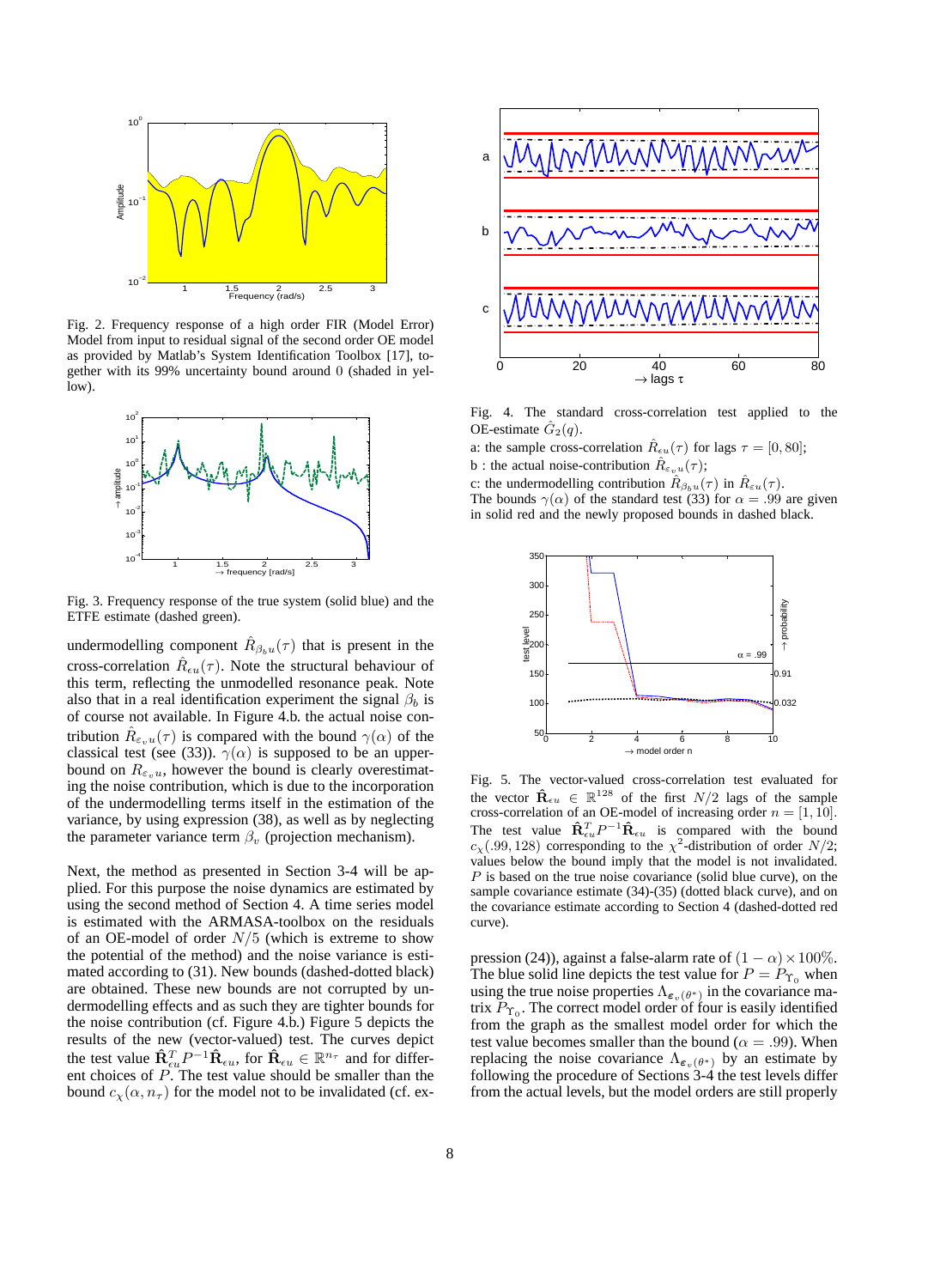evaluated (red dashed-dotted line). When estimating Λ<sub>εν</sub>(*θ*∗) by the residual covariance Λ *ρ* εν (cf. expression (35)) the by the residual covariance  $\Lambda_{\varepsilon(\hat{\theta}_N)}$  (cf. expression (35)) the undermodelling errors are incorporated in the covariance esundermodelling errors are incorporated in the covariance estimate and a vector-valued cross-correlation test would let all model orders (1 to 10) pass (dotted black curve).

This example is also used in [21] where model validation issues are discussed when the input signal is not as exciting as white noise, and the second resonance peak is absent in the identified model due to a limited bandwidth of the input signal.

## **7 Validation data versus identification data**

It is often suggested that the model validation test should be applied to validation data rather than to the same data that has been used for parameter estimation. In the standard test this is motivated by observing that the estimator (38) of the noise variance  $R_{\epsilon_v(\theta^*)}(0)$  under assumption  $\theta^* = \theta_0$  can be written as

$$
\hat{R}_{\boldsymbol{\varepsilon}_v(\boldsymbol{\theta}^*)}(0) = \frac{1}{N} ||\boldsymbol{\xi}_v(\hat{\boldsymbol{\theta}}_N)||_2^2, \tag{41}
$$

and that according to (20) this estimator has been shown to underestimate the real variance of  $\varepsilon_v(t, \theta^*)$  for large model orders.

In the new test as presented in Section 3 one could replace the original hypothesis  $\Upsilon_0 : \beta_b = 0$ , by an alternative  $\Upsilon_v : \beta_{b, val} = 0$ , where  $\beta_{b, val}$  is evaluated on validation data rather than on estimation data. This would lead to an alternative expression for the covariance matrix  $P_{\Upsilon_v}$ , but does not seem to contribute to any improvement of the test. The major consequence of using validation data is that the number of data that is available for the test is reduced, thereby increasing the variance of the estimated models.

Referring back to the classical argument of using validation data for estimation of  $R_{\epsilon_v(\theta^*)}(0)$ , consider the residual over the validation data set  $6$ :

$$
\varepsilon_{val}(t,\theta_N) = \beta_{b,val}(t) + \beta_{v,val}(t) + \varepsilon_{v,val}(t)
$$

with the several terms defined in accordance with  $(4)-(7)$ , replacing  $u(t)$  by  $u_{val}(t)$ , and  $v(t)$  by  $v_{val}(t)$ :

$$
\beta_{b, val}(t) = H(q, \hat{\theta}_N)^{-1} [G_0 - G(\theta^*)] u_{val}(t)
$$
\n(42)

$$
\beta_{v, val}(t) = H(q, \hat{\theta}_N)^{-1} [G(\theta^*) - G(\hat{\theta}_N)] u_{val}(t)
$$
(43)

$$
\varepsilon_{v, val}(t) = H(q, \hat{\theta}_N)^{-1} v_{val}(t).
$$
\n(44)

Under the hypothesis  $\Upsilon_0$  (implying  $G(q, \theta^*) = G_0(q)$ ) and assuming that  $u_{id}$  and  $u_{val}$  have the same properties, it follows that

$$
\frac{1}{N} \sum_{t=1}^{N} \varepsilon_{val}(t, \hat{\theta}_N)^2 =
$$
\n
$$
= \frac{1}{N} \|\varepsilon_{v, val}(\hat{\theta}_N) - [\Psi_{val}(\Psi_{id}^T \Psi_{id})^{-1} \Psi_{id}^T] \varepsilon_{v, id}(\theta^*)\|_2^2, (46)
$$

where use has been made of relations (17),(18). If  $\varepsilon_{v, id}$  and  $\varepsilon_{v,val}$  are uncorrelated (as is usually assumed), then

$$
\frac{1}{N} \sum_{t=1}^{N} \varepsilon_{val}(t, \hat{\theta}_{N})^{2} = \frac{1}{N} ||\varepsilon_{v, val}(\hat{\theta}_{N})||_{2}^{2} + \n+ \frac{1}{N} ||[\Psi_{val}(\Psi_{id}^{T}\Psi_{id})^{-1}\Psi_{id}^{T}]\varepsilon_{v, id}(\theta^{*})||_{2}^{2}.
$$

If we restrict to Output Error models, and to input signals that are the same in the identification and the validation validation data, then under the assumption of white noises  $\varepsilon_v$ in both identification and validation data, (i.e. the underlying system also has an Output Error structure) it follows that

$$
R_{\varepsilon_{val}(\hat{\theta}_N)}(0) = \sigma_e^2 \frac{N+n}{N} \tag{47}
$$

with *n* the dimension of  $\hat{\theta}_N$ .

This brings us to the following observations:

- In absence of model bias, using validation data to estimate the noise variance through the estimator (45) overestimates the noise variance with a quantity that is similar to the underestimation of the noise variance that occurs when applying  $(41)$  to estimation data.
- Both under-estimation and over-estimation can be corrected for, by taking account of the analysis results (20) for estimation data and (47) for validation data.
- If there is model bias, the bias component  $\beta_b$  will appear similarly in the estimation and the validation residual.
- Reserving data only for validation purposes reduces the number of data available for parameter estimation, and therefore yields larger parameter variance.

As a result, in the linear time-invariant systems framework as considered here, the use of validation data does not appear to provide any advantages over the use of identification data. It seems that using validation data in the standard model validation test is a poorly motivated instrument to work around overfitting of an estimated model, which actually can be treated more effectively by accurate noise modelling and accounting for the parameter variance.

## **8 Conclusions**

The standard cross-correlation test works very well as a model structure validation test in many practical situations. However significant undermodelling errors can remain undetected. In this paper, a vector-wise correlation test is analysed that incorporates new and simple computational expressions for quantifying the variance contributions in estimated models. It is concluded that appropriate noise modelling is indispensable for accurate model structure validation and this shows the limitations of separate validation of plant and noise models, as e.g. applied in Output Error model structure validation. Finally it is argued that rather than reserving

<sup>6</sup> Arguments of variables are simplified for ease of readability